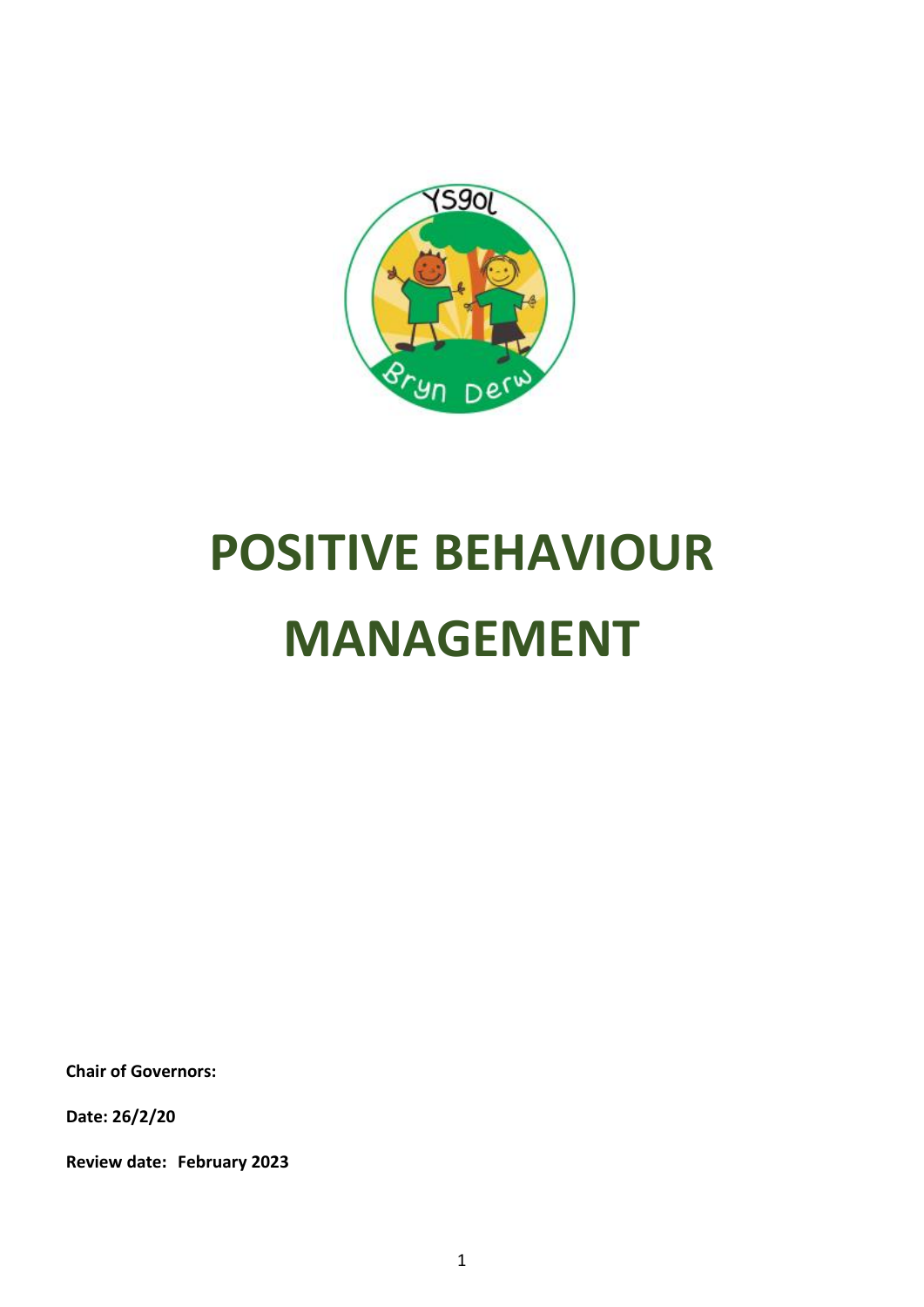# **Positive Behaviour Management Policy**

### **Contents**

- Introduction
- The nature of positive behaviour management
- Implementation
- Managing challenging behaviours
- Individual behaviour plans
- Roles and responsibilities
- Appendix A: Positive approach to planning an individual behaviour plan
- Appendix B: Safe spaces
- Appendix C: Team Teach approach

### **Introduction**

This policy outlines the purpose, nature and development of Positive Behaviour Management at Ysgol Bryn Derw.

The school policy for Positive Behaviour Management reflects the consensus of opinion of the whole teaching staff and has the agreement of the governing body.

The implementation of this policy will be the responsibility of all staff at Ysgol Bryn Derw who come into contact with the children.

# **The nature of positive behaviour management**

A positive approach to behaviour management is one which is based on the principle of self-discipline and consideration for others. It is an approach which emphasises rewards, praises and encouragement and focuses on enabling pupils at Ysgol Bryn Derw to become as independent in terms of their own behaviour as possible.

With this in mind, the aims of the Positive Behaviour Management Policy at Ysgol Bryn Derw are as follows:-

- To help each child receive maximum benefit educationally, socially and emotionally.
- To create a positive, caring atmosphere.
- To provide a safe and secure environment.
- To recognise and reward achievements and appropriate behaviour.
- To acknowledge individual differences and preferences.
- To provide support for children and staff.
- To provide pupils with the skills to self-regulate
- To develop appropriate social behaviours that permit pupils to access their community/work experience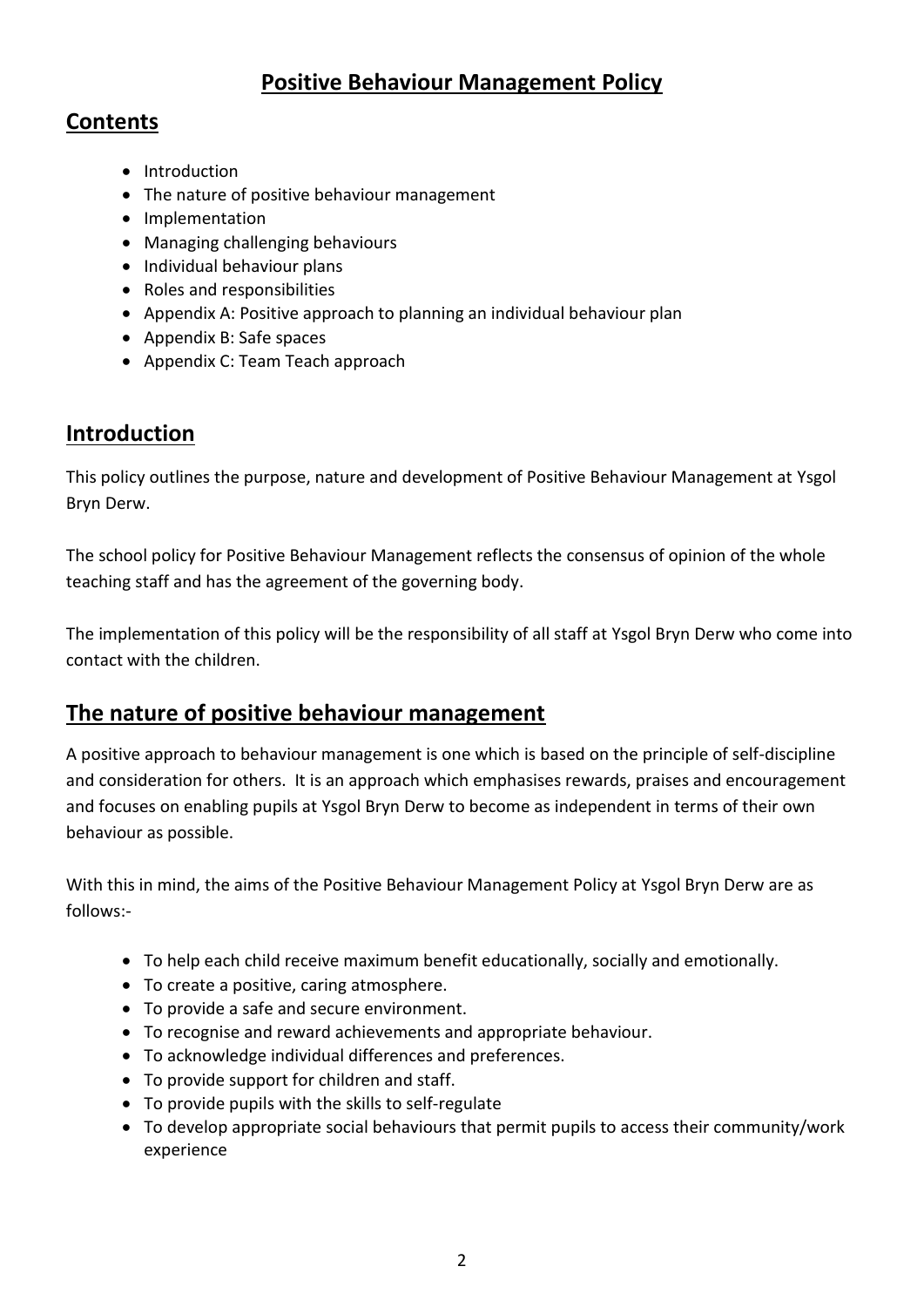# **Implementation**

Positive Behaviour Management at Ysgol Bryn Derw begins as early as possible in the school careers of our pupils. The shaping of behaviour is important for children working at very early stages as they will be learning new skills and patterns of behaviour. They may require prompting and encouragement to engage in new activities or to tolerate the proximity of others.

These may include:-

- Structured teaching approaches e.g. TEACCH
- Task analysis teaching when staff break down a specific task into parts, when the pupil completes steps or the whole task with prompts then they are rewarded.
- Total communication used to encourage and enable pupils to communicate their needs using Picture Exchange Communication System (PECS) signing or communication aids.
- Physical guiding (informed by the Team Teach approach) through small steps to complete a task, followed by a reward.

Rewards and consequences includes:- Praise, smiles, often used in conjunction with snacks, drinks, star charts' responsibility (e.g. being a monitor), working towards strategies, 'let's make a deal', pupil voice e.g. choice of activity, favourite activity or compromise, good work stickers, visit to Headteacher's office, certificates, public acknowledgement e.g. in celebration assembly (informed by the Assertive Discipline approach).

(Refer to school marking policy).

# **Managing challenging behaviours**

When managing pupils exhibiting behaviours that challenge, staff carefully and systematically consider the range of factors which may contribute to it. Common factors which can influence behaviour are as follows:-

- Physical needs (feeling unwell, hungry, thirsty, too hot)
- The pupil's stage of development and emotional maturity
- Lack of understanding or an inability to communicate, resulting in frustration
- Sensory processing challenges resulting in hyper/hypo-activity.
- A resistance to change
- Factors relating to specific syndrome where relevant
- Environmental factors; noise, limits on personal space

Staff at Ysgol Bryn Derw make every effort to deal with any incident of challenging behaviour calmly; focusing on appropriate behaviours rather than paying too much attention to the undesirable behaviour, as this could increase it.

Consequences are used in the context of a holistic teaching approach. School Rules in conjunction with consistent teaching approaches are used to encourage positive behaviour. Pupil voice is encouraged in the setting of school and class rules.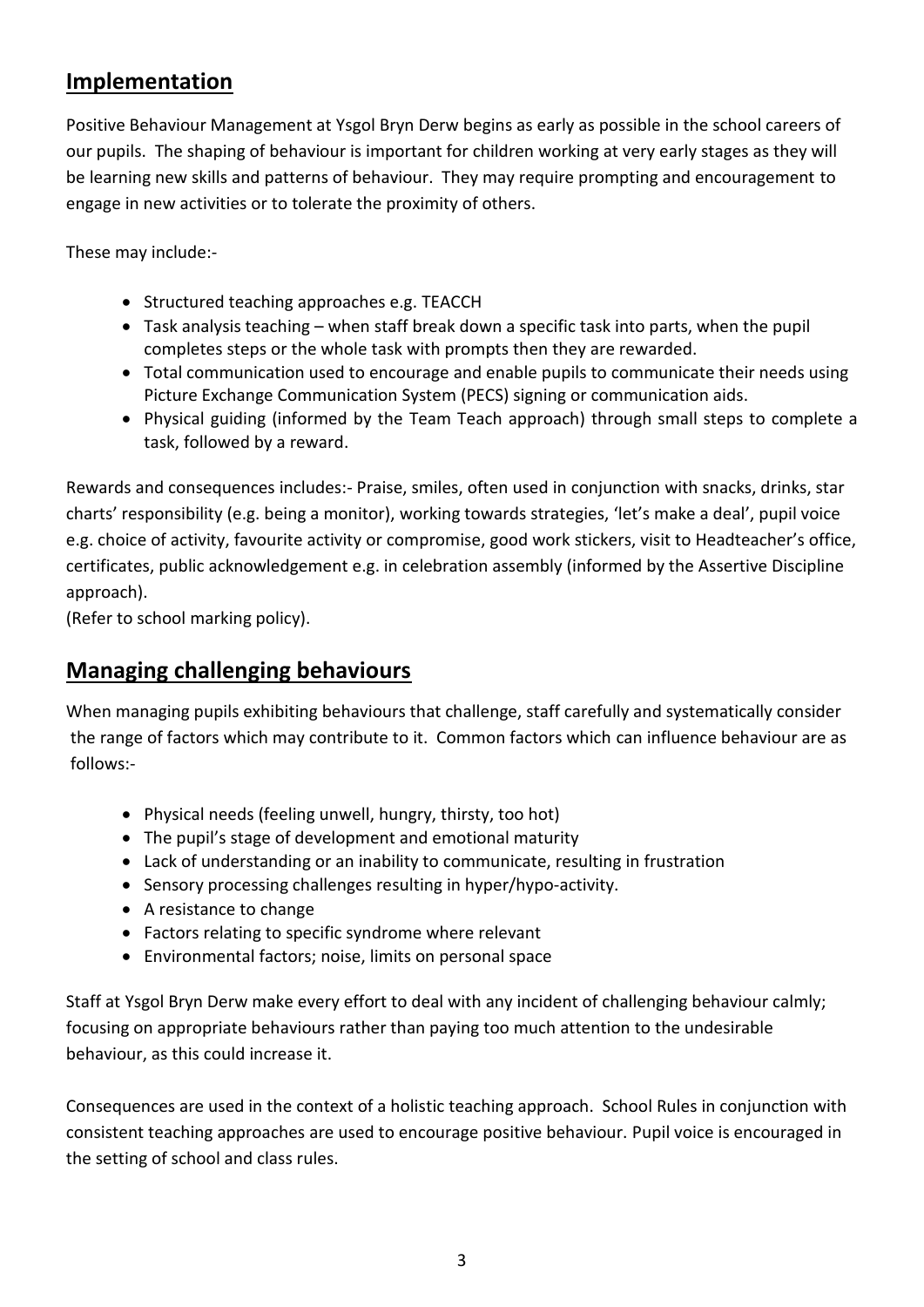A structured consistent positive approach seeks to enable all pupils to gain an understanding of what is expected of them, to develop more self-control or find an alternative more appropriate means of expressing themselves. This will partly be achieved by avoiding confrontation which can in itself lead to challenging behaviour. Staff are trained to emphasise the behaviour they would like to see from them rather than referrer to behaviour they wish to diminish.

# **Individual behaviour plans**

For a number of pupils, an Individual Behaviour Plan is required. These are drawn up by class teachers under the guidance of a member of the senior leadership team, and in consultation with families, other relevant professionals and, if appropriate, the pupil. The plans aim to provide information to ensure consistent support and management of their behaviour and to teach them a better way to behave. The strategies included in this plan are focused primarily on a pro-active approach. They are intended to prevent, and / or reduce the severity of a pupil's challenging behaviour and aim to eliminate it as far as possible. However, it may also contain a reactive element to advise staff on what to do as a last resort if during the incident the pupil's behaviour is a risk to themselves and / or others, is in danger of damaging property and significantly disrupting learning of other pupils.

When pupils and staff have been involved in a behavioural incident it may help for them to 'take a break' from the situation and / or provide a 'change of face'. This can help pupils 'get back on track' and following a period of quiet and calm usual timetabled activities can be resumed.

The school has a system to draw up an individual behaviour plan. It involves drawing together parents, staff and other professionals who may have information and experience to contribute. The process may involve one meeting or a series of assessing, planning and evaluating pupil progress and the level of effectiveness of the plan.

### (See Appendix A.)

For the majority of pupils their personal and social development is supported by the PSHE curriculum. However, for a minority, there may be times when more reactive approaches are required i.e. for pupils who may hurt others or damage property. In such a case, a policy for the "Use of Reasonable Force" is in place to support staff and individual pupils involved.

# **ROLES AND RESPONSIBILITIES**

### **THE HEADTEACHER AND SENIOR LEADERSHIP**

The Headteacher plays a pivotal role in the support of pupils and staff. Opportunities are provided for parents and staff to speak to the Headteacher on needs led basis to assess risks, plan programmes of support and to evaluate the effectiveness of provision. The Head teacher, with the support of a designated senior member of staff, collects and analyses performance data (quantitative and qualitative) relating to pupil behaviour and evaluates the impact of school provision on raising standards and providing effective interventions to support individual progress and whole school improvement.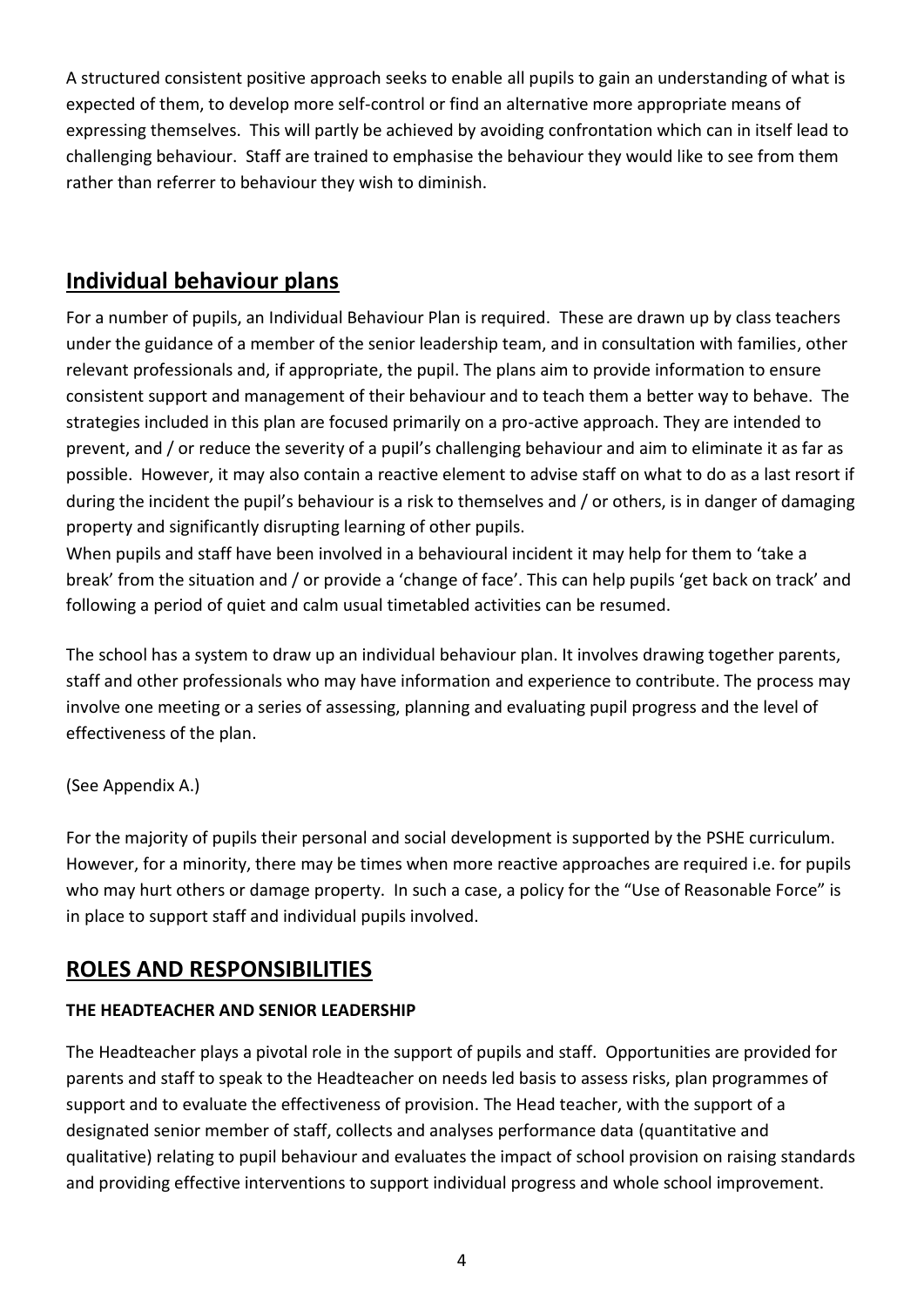### **PARENTAL INVOLVEMENT**

Ysgol Bryn Derw believes that an effective partnership with parents in as many aspects of education as possible is essential. However, it is particularly important for parents to be engaged in the planning and evaluating of any positive individual behaviour plans (IBPs). This approach ensures consistency across school, home settings and community settings. Every attempt is made to inform and involve parents in the strategies used in the shaping and managing of the IBP.

### **LINKS WITH OTHER AGENCIES – 'CIRCLE OF CRITICAL FRIENDS'**

The school works closely with local social care services, health professionals, the education psychology service and the clinical psychology service to ensure a holistic approach to developing pupil's emotional and social behaviour. They act as partners in planning and evaluating IBPs. They also act as "Critical Friends" by providing external perspectives on school provision, advocating for pupils, supporting. Families to implement plans across settings, attending review meetings and visiting classes to observe pupil responses.

### **POLICY REVIEW**

This policy will be reviewed within 3 years of approval, or sooner if legislation/best practice requires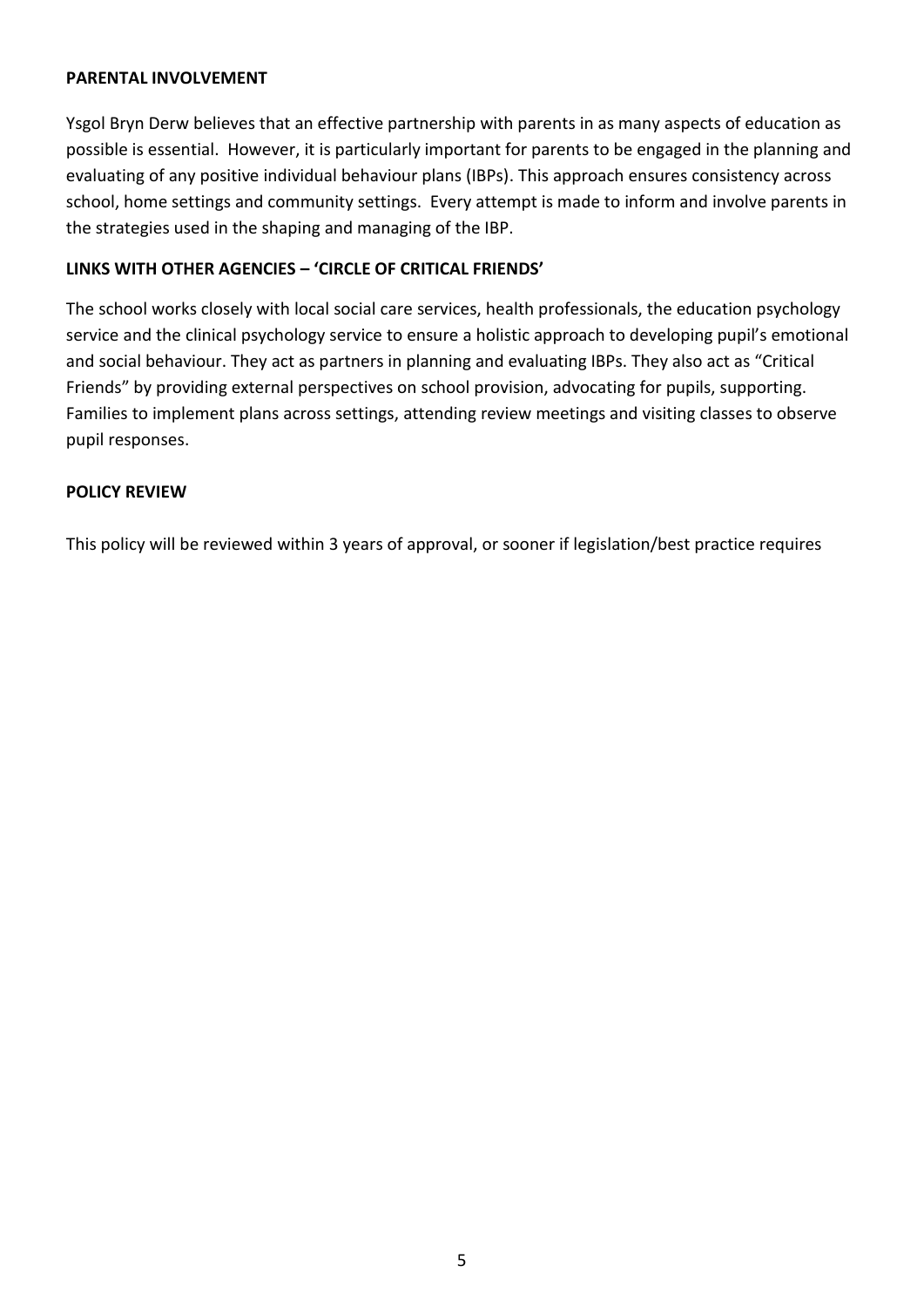# **APPENDIX A**

# **POSITIVE APPROACH TO PLANNING AN INDIVDIUAL BEHAVIOUR PLAN**

A collaborative "Solution Focused" approach to devising an Individual Behaviour Plan.

Positive Pupil Profile

### **Profile of Strengths:**

E.g. Greatest success / their best day; Times when behaviours are not presented; People they get on the with; Things they enjoy/ enjoyed in the past

### **Needs**

**Profile of Difficulties & Needs:**

E.g. Medical needs; Environmental needs; Behaviours (actually what they do? Who with? When)

*NB: At this stage don't spend time speculating on reasons and solutions.*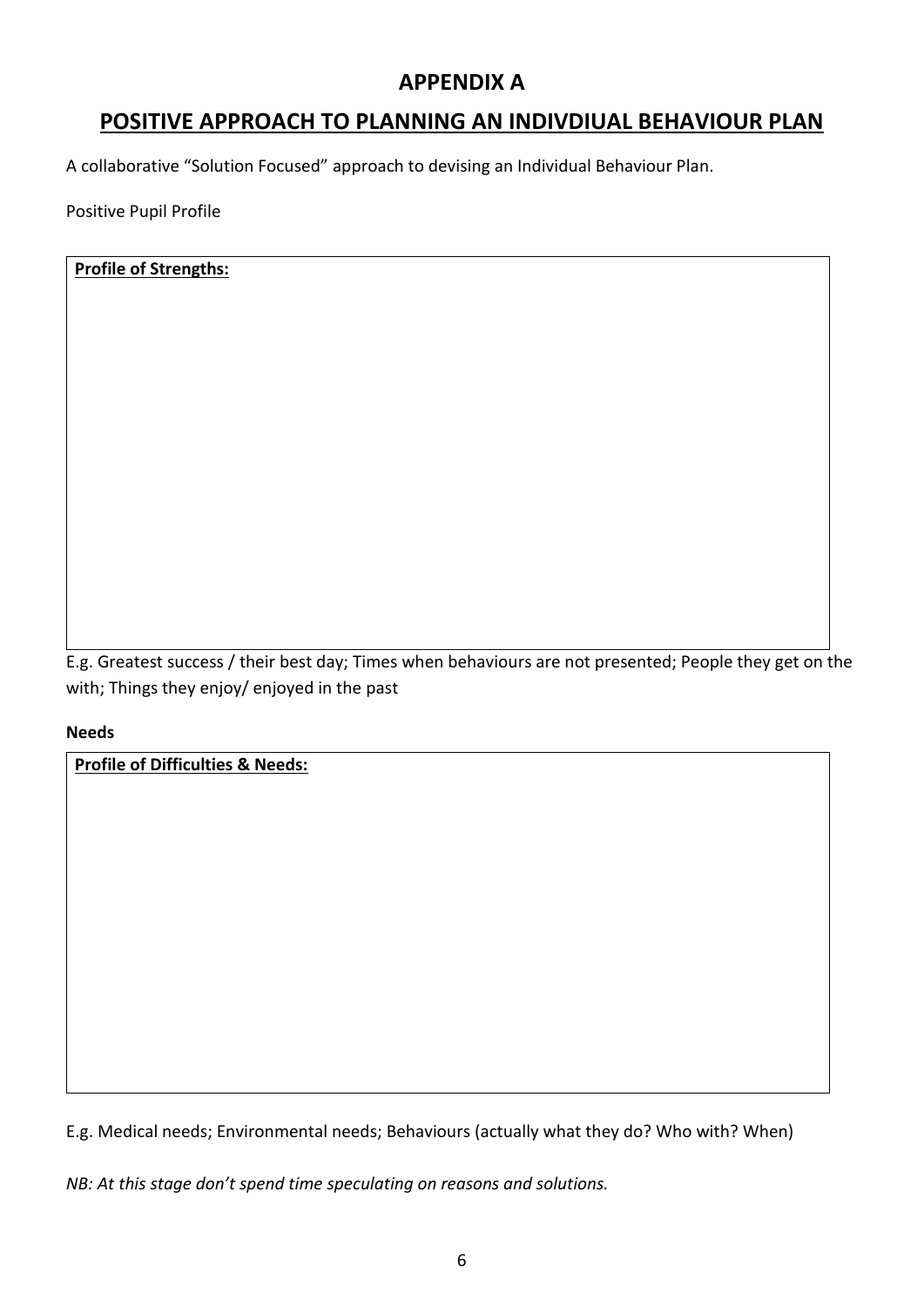### **Deciding on a Focus**

| Focus:                                                                                                  |  |  |
|---------------------------------------------------------------------------------------------------------|--|--|
|                                                                                                         |  |  |
|                                                                                                         |  |  |
|                                                                                                         |  |  |
|                                                                                                         |  |  |
|                                                                                                         |  |  |
|                                                                                                         |  |  |
|                                                                                                         |  |  |
| <b>Recording:</b>                                                                                       |  |  |
| What?                                                                                                   |  |  |
| When?                                                                                                   |  |  |
|                                                                                                         |  |  |
| How?                                                                                                    |  |  |
| NR; Not all behaviours san be addressed at once. You will need to deside on a main focus and prioritise |  |  |

*NB: Not all behaviours can be addressed at once. You will need to decide on a main focus and prioritise, informed by……*

- Health & safety
- Stress
- Disruption to learning self & others
- Impact on social inclusion
- Emerging problem that needs to be 'nipped in the bud'
- Something that might bring success relatively quickly

### **Hypothesis about Triggers, Setting Conditions**

E.g. Triggers – immediate reaction; Setting conditions (medical, environmental, sleep patterns, convergence of a number of these)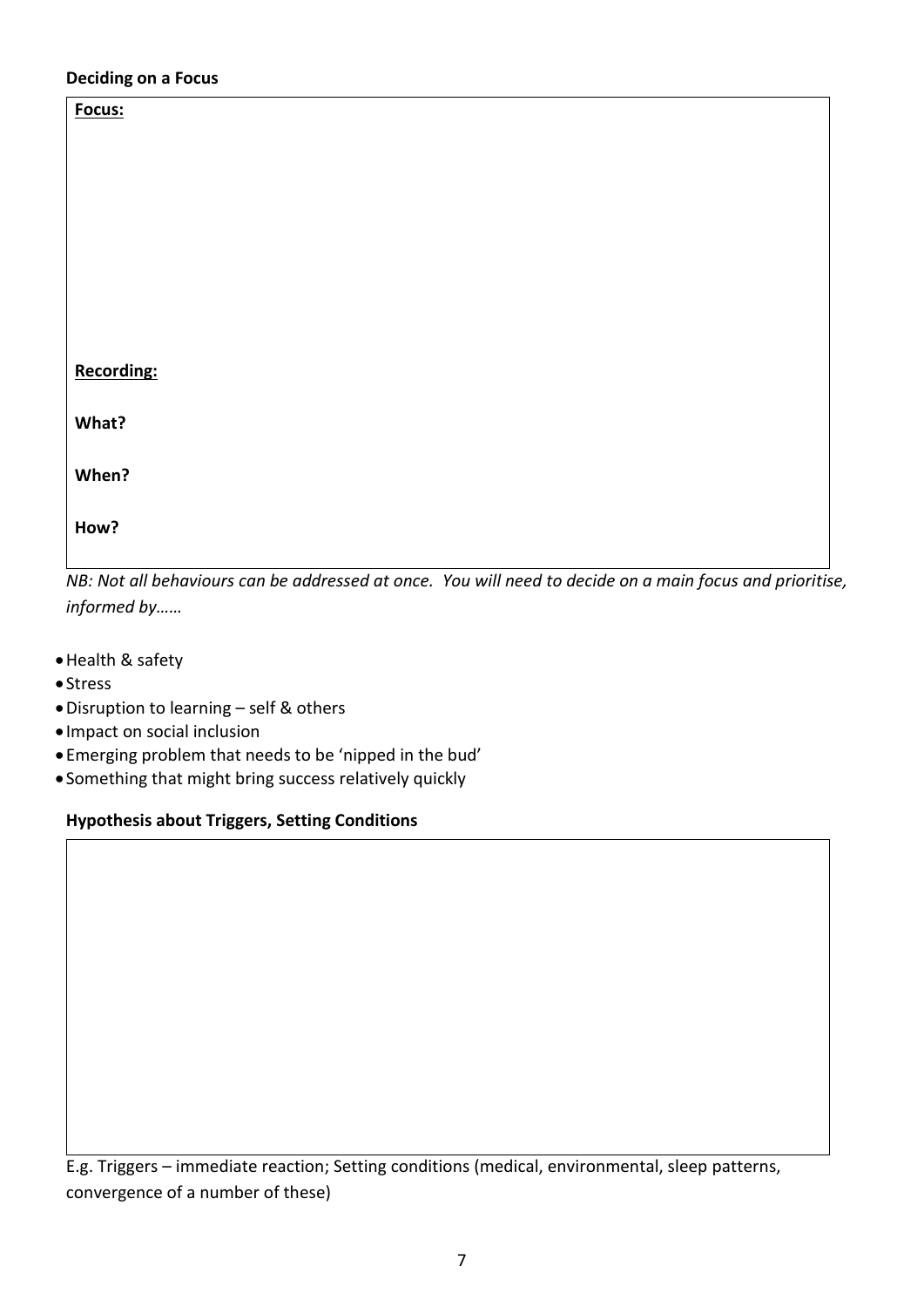#### **Consequences**

E.g. Gets others to move away, miss out on opportunities.

#### **Interventions**

E.g. Proactive Approaches; Make it less likely for behaviour to happen e.g.

- personnel to support
- ecological (hot, cold, noisy)
- organisational
- interpersonal/ interaction (best way to interact)

Direct Teaching & Positive Programming: Something to replace the challenging behaviour and how we are going to manage.

Reactive & Safety Response: Physical Interventions agreed, Help Protocols.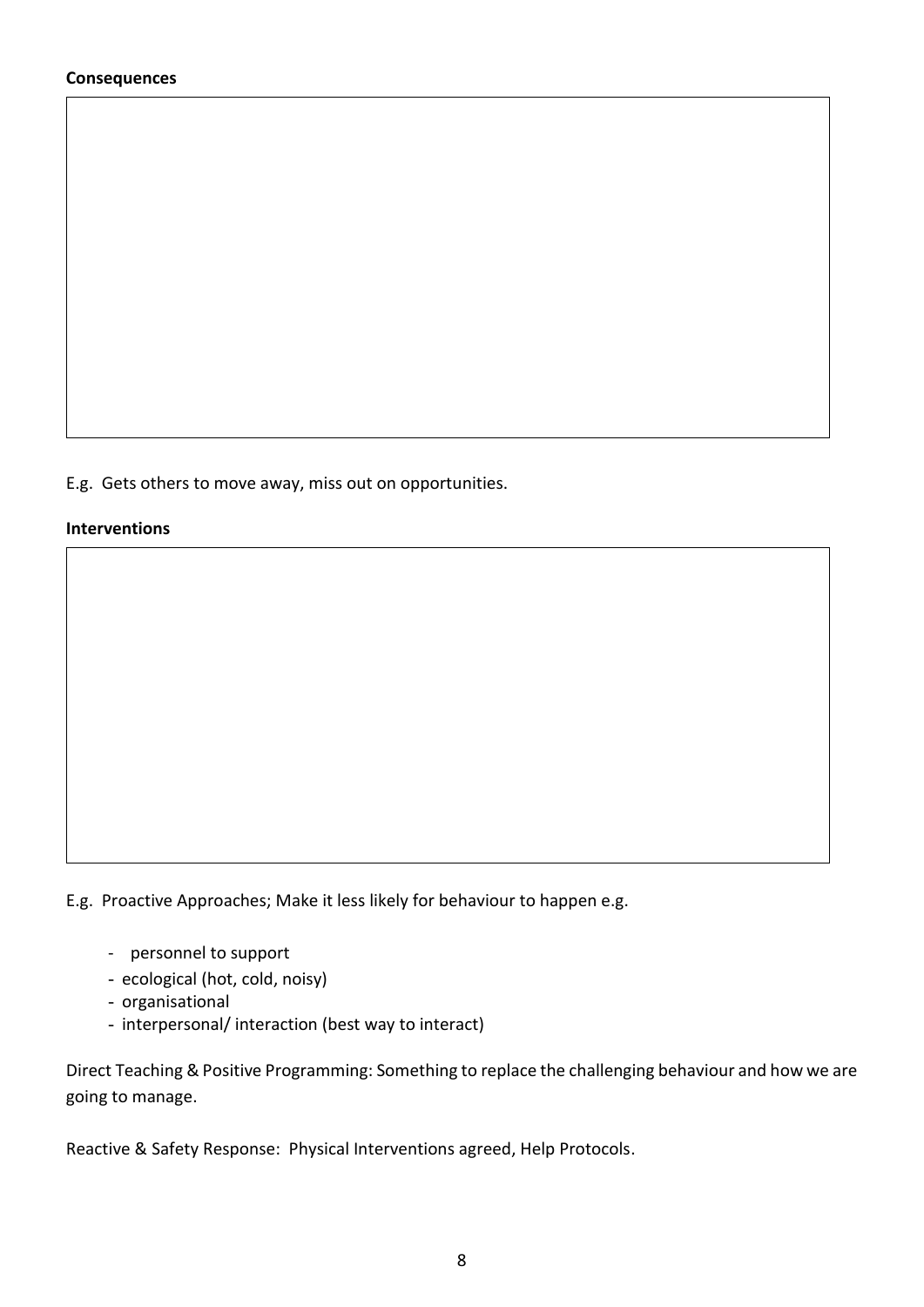# **Behaviour Support and Intervention Plan**

| <b>Pupil Name:</b> | <b>I.B.P Date:</b>  |
|--------------------|---------------------|
| Class:             | <b>Review Date:</b> |
| Teacher:           |                     |

(n.b. yellow highlights are indicative content that will differ for each individual)

**Trigger Behaviours:** *(Describe common behaviours/situations which are known to have led to positive handling being required. When is such behaviour likely to occur?)*

- Anxiety from choice, debrief of an incident, transition, new or exciting activities
- Not getting his own way, sanctions, being told 'no'
- **•** Inconsistency of rewards, sanctions & rules
- **•** Unfamiliar staff
- **•** Unfavourable tasks/activities
- **•** Waiting
- **Not finishing an activity**
- Access to busy areas with open spaces escalates high level 2 behaviour

**Preferred Supportive Strategies:** *(other ways of C.A.L.M.ing such behaviours).*

- **Structured teaching approaches e.g. TEACCH**
- **•** Task analysis teaching
- **•** Total communication approach
- **•** Rewards and consequences

*For further information see page 3 for explanations & Ysgol Bryn Derw Behaviour Policy*

*Class staff may ask for additional support so that colleagues can offer guidance*

### **Class Teacher or SLT will phone parent or guardian with:**

- an explanation of the incident
- how your child was supported
- how they will be supported in the future
- any amendments if required in the BEHAVIOUR SUPPORT INTERVENTION PLAN
- a REQUEST that if you notice any marks on your child please inform school

At any time parents would like to ask questions / or renew the IBP then they are welcome to request an appointment with the Behaviour Leader and / or Head Teacher

|                     | <b>PLEASE PRINT</b> | <b>PLEASE SIGN:</b> | Date: |
|---------------------|---------------------|---------------------|-------|
| Establishment       | Name:               |                     |       |
| Placing authority   | Name:               |                     |       |
| Parents / Guardians | Name:               |                     |       |
|                     |                     |                     |       |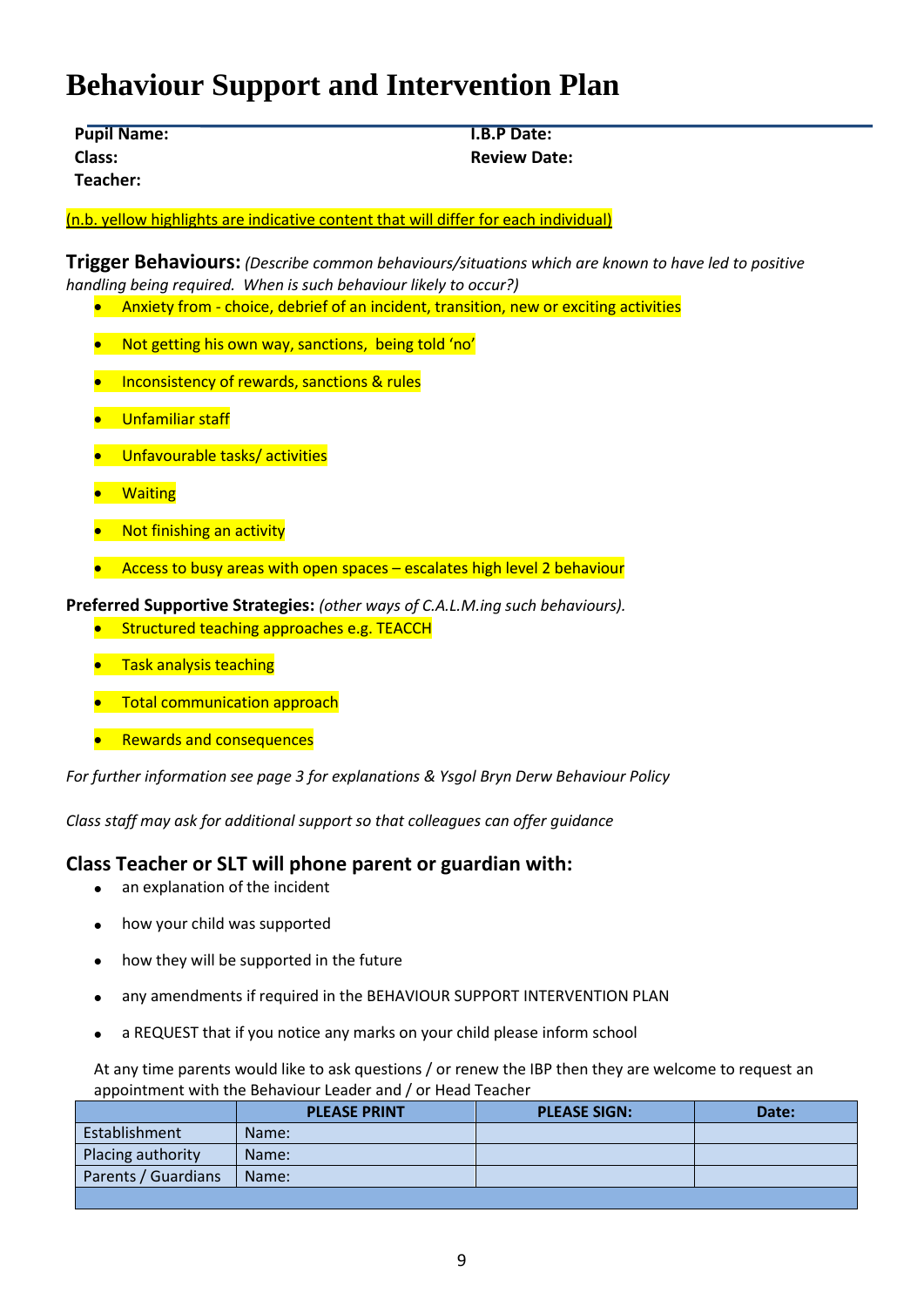# **Behaviour Support and Intervention Plan**

| <b>Level</b>                   | <b>Topography of Behaviour</b>                                                                                                                                                                                                                                                                                                                                | <b>Staff Support</b>                                                                                                                                                                                                                                                                                                                                                                                                                                 | <b>Reporting</b>                                                                |
|--------------------------------|---------------------------------------------------------------------------------------------------------------------------------------------------------------------------------------------------------------------------------------------------------------------------------------------------------------------------------------------------------------|------------------------------------------------------------------------------------------------------------------------------------------------------------------------------------------------------------------------------------------------------------------------------------------------------------------------------------------------------------------------------------------------------------------------------------------------------|---------------------------------------------------------------------------------|
| Good<br>Green                  | xxxx calm & shows interest/good listening/talkative, works sensibly in<br>small group or on his own with TA support. Appropriate physical<br>contact - shaking hands or a 'high five'.                                                                                                                                                                        | Continue assertive discipline approach - praise good work/ on task<br>behaviour. Catch xxxx being good. Model the task/activity                                                                                                                                                                                                                                                                                                                      |                                                                                 |
| $\mathbf{1}$<br>Green          | Intermittently fidgety or distracted, looking around the room.<br>Intermittently focused & listening, still able to work with a very small<br>group or individual work. Anxiety may sporadically rise/fall. Quiet                                                                                                                                             | Praise desired behaviour & work. Distract xxxx with conversation or<br>the activity; staff may need to model the activity<br>Remind xxxx of rewards and 'Take a break' option                                                                                                                                                                                                                                                                        |                                                                                 |
| $\overline{2}$<br><b>Amber</b> | xxxx unsettled (out of routine behaviour, not sitting in usual spot),<br>distracted & looking around. May be very quiet &/ pace or mumbles<br>or voice level may rise, hiss, growl, shout. Says 'I don't know', 'I'm<br>confused' or shout 'I want my', very oppositional. Anxiety may<br>sporadically rise/fall.<br>• Wandering/running out of learning area | Ask xxxx 'do you want to take a break' e.g. in an allocated space.<br>Staff may need script 'you need to take a break'. A staff member<br>prepares safe area - remove throw-able objects & chairs for 'take a<br>break' space, staff monitor xxxx should physical intervention be<br>needed. Pull help alarm. Remind xxxx of rewards, rules, and take a<br>break space<br>2 person single elbow escort to learning area / allocated<br>outside space | *Teacher or SMT to speak<br>to Mum on day of physical<br>intervention. Identify |
| $\overline{3}$<br>Red          | Ignoring staff/not listening, running around learning space. Damaging<br>property. Spitting, pushing, hitting, and kicking others, throwing<br>objects, biting. Shouting demands, climbing e.g. gates, fences                                                                                                                                                 | Handling strategies: ESCORT using Caring 'C's and deflections to<br>steer only - avoiding hitting, kicking and to safeguard pupil and<br>others. Disengagements from - hair pulling, biting, grabbing clothing<br>• HOLD: 1 person double elbow, 2 person single elbow, 2<br>person single elbow to chairs, wrap                                                                                                                                     | Amber or Red behaviour.                                                         |
| $\overline{4}$<br>Amber        | xxxx sitting, may appear unsettled. Using 'take a break space'<br>Mumbles or voice level may rise, hiss, growl, shout or cry. Says 'I don't<br>know', 'I'm confused' or shout 'I want my', Very oppositional.<br>Anxiety may sporadically rise/fall. May ask for his drink                                                                                    | Calm assertive approach, allow xxxx to take a break in an agreed<br>area. Support xxx/ supervise from distance, direct pupil with 'take a<br>break' do not speak to xxxx during recovery time. Use simple<br>language e.g. 'stop, wait, take a break'                                                                                                                                                                                                |                                                                                 |
| $5\phantom{1}$                 | xxxx quiet, listening. Anxiety may sporadically rise/fall. Pupil may<br>shout during debrief                                                                                                                                                                                                                                                                  | Speak calmly & quietly. Highlight what xxxx did well e.g. 'Well done<br>for taking a break'. Make clear boundaries for taking a break and<br>physical intervention. Staff may discuss with another member of<br>staff what went well, followed by topics of interest for xxxx to listen.                                                                                                                                                             |                                                                                 |
| 6                              | xxxx showing good and level 1 behaviour.                                                                                                                                                                                                                                                                                                                      | Staff to talk about matters of interest to allow xxxx to return to<br>activity/ alternative without a direct choice. Praise xxxx for taking a<br>break (if elected at stage2)<br>Highlight right choices with reward tokens, debrief with Mum                                                                                                                                                                                                        |                                                                                 |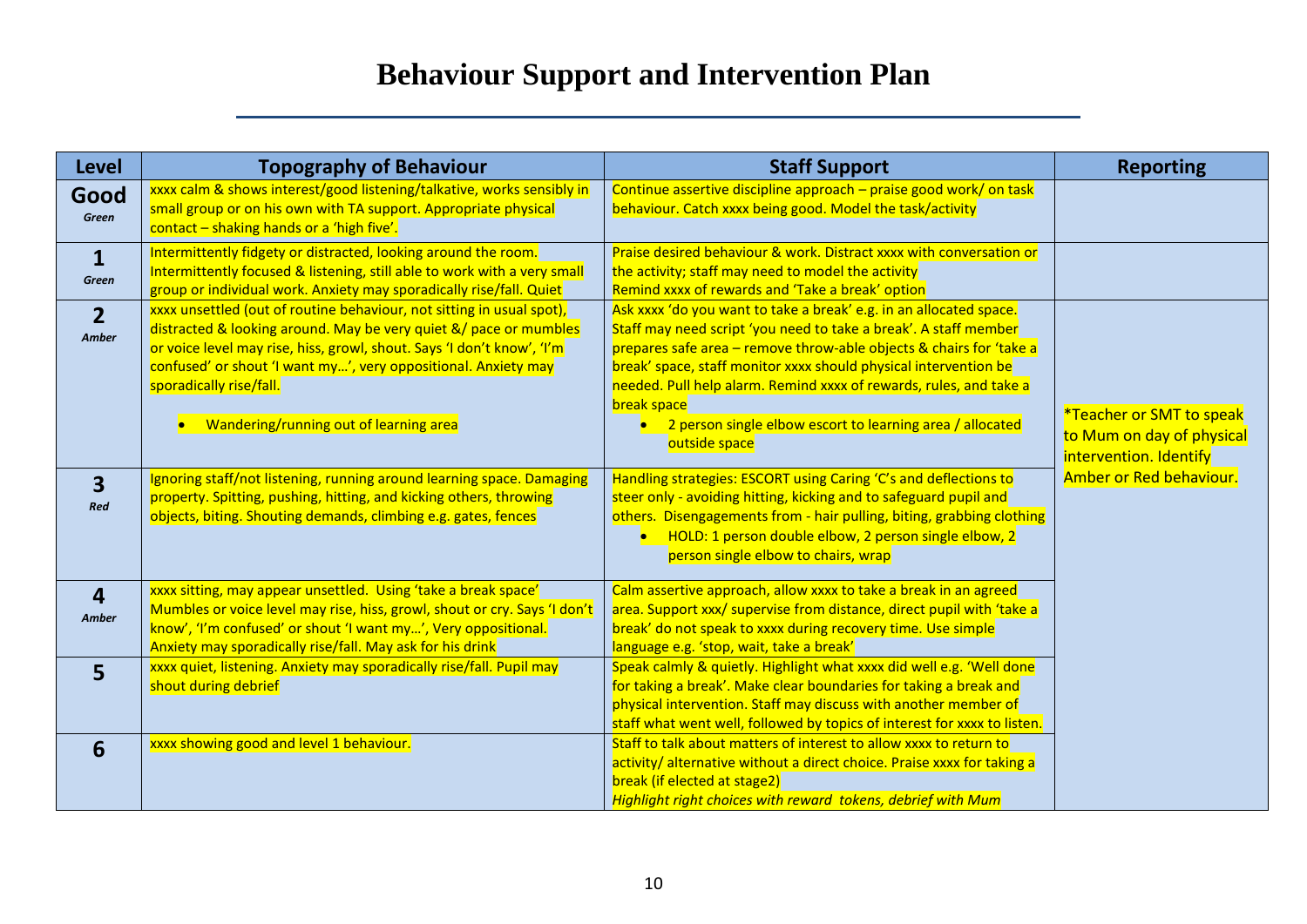# **Behaviour Support and Intervention Plan**

**Timeout** Directed and/ or Elected positive reinforcement as part of a planned behaviour programme (requires written agreed IBP plan)

**Withdrawal** is defined as removal from a situation but with observation and support until ready to resume e.g. taking pupil to do a job

### **Timeout Offered / Timeout Directed**

- Timeout will be time away from the group, either in an area of the classroom, in a space adjoining the classroom, time outside the classroom in the playground or library (all with supervision)
- Time will be given time to work through emotions
- Physical interventions may be necessary to escort the child to a quiet space
- Close supervision is essential in order that both pupil and staff are safe
- staff judgements will determine when a pupil is ready to re-join the class or 'take a break' or 'Withdrawal' be offered e.g. 'let's do a job'

### **Recording and notifications required:**

- All classes are required to record all 'incidents', 'physical interventions' and 'time out' in the bound and numbered book. Any injuries should be recorded in the online accidentbook and on LEA RIDDOR forms. The head teacher should be informed of any injuries, near misses.
- Records from bound and numbered books are monitored and evaluated to identify patterns in behaviour. This informs staff how to better support young people in managing their behaviour and monitor progress. The Behaviour Manager is responsible to report to the Head Teacher
- When holding is deemed necessary it will be undertaken with sensitivity, dignity and respect and applied reasonably and proportionate to the circumstances. However there may be occasions when marks are unavoidable to all parties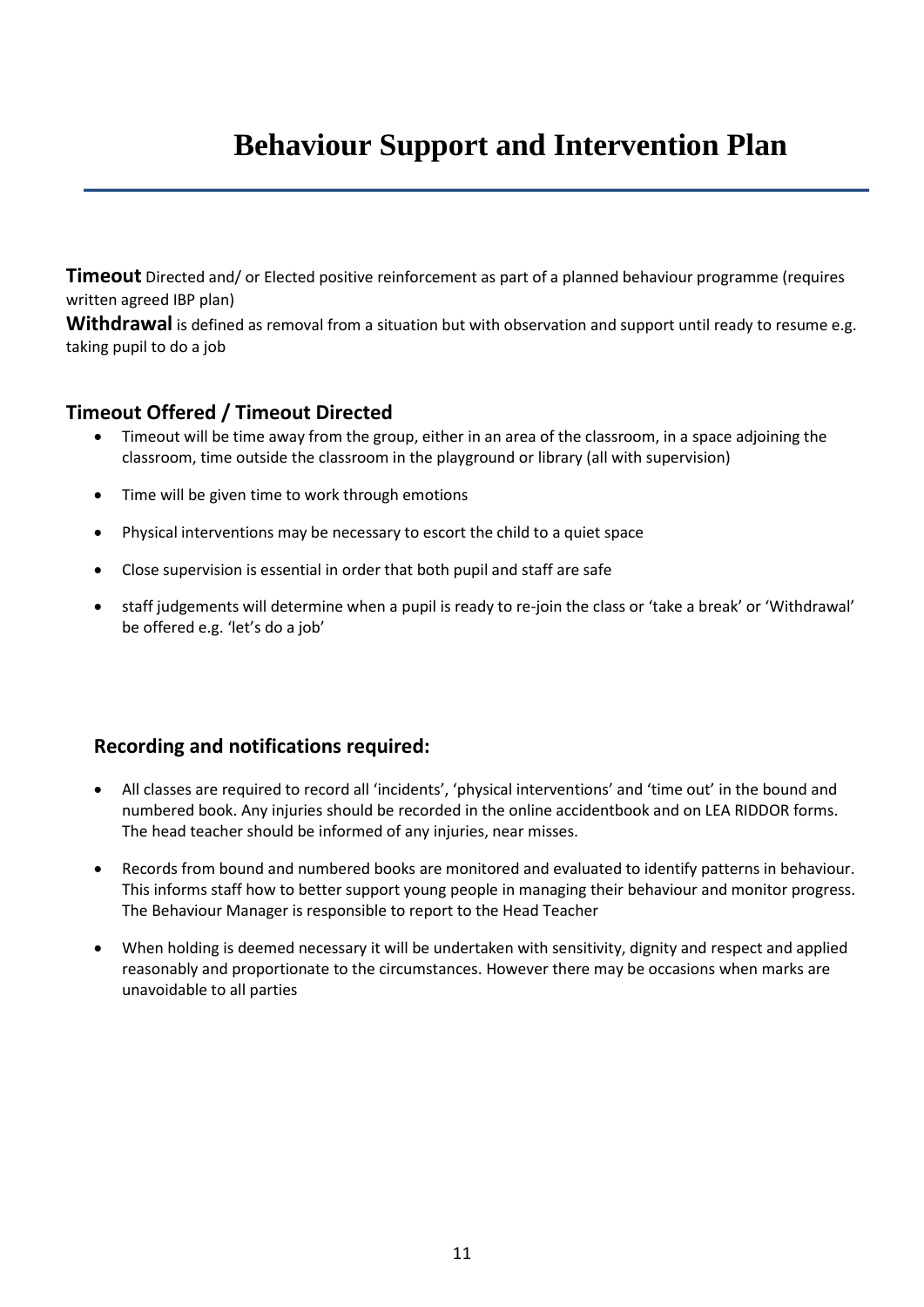# **APPENDIX B**

# **SAFE SPACES**

### **AIMS:**

- To provide flexible options to help avoid and support pupils during potentially crisis situations.
- To provide a continouum of support for pupils with behaviours that challenge to avoid behaviours escalating
- To reduce anxiety and tension.
- To reducing environmental factors / triggers
- To reducing social stimulus

### **DESCRIPTION**

### **SAFE LOW AROUSAL (RED)**

In times of crisis we aim to provide a space which is physically safe and has the welfare of pupils and staff as paramount.

Spaces are on the opposite of each corridor to main classrooms with sensory input signifcantly reduced / withdrawn. The room or outdoor classroom is prepared to prevent self harm or harm to others or significant damage to property (eg. no edges, easy clean floor, carefully chosen furniture and resources). Staff observe pupils responses constantly and record episodes in detail

### **INTERVENTION (AMBER)**

To encourage self management of anxiety when it begins - for those who at times are unable to regulate their emotions. To avoid behaviours escalating to "Red".

Quiet spaces 'ensuite' to some classrooms, Thrive areas, outdoor classroom spaces, use of school speacialist spaces e.g. library, play grounds, with carefully chosen furniture and display, encourages relaxation and coaching, counselling.

### **USUAL CLASS TIMETABLE (GREEN)**

Allows personal space in the class room, for exploration and relaxation to enable pupils to request or be directed to personal space/time away from others.

Offers choice and control over the environment, relaxation and/or to expend energy. Inlcudes; TEACCH stations / areas, PECS approaches.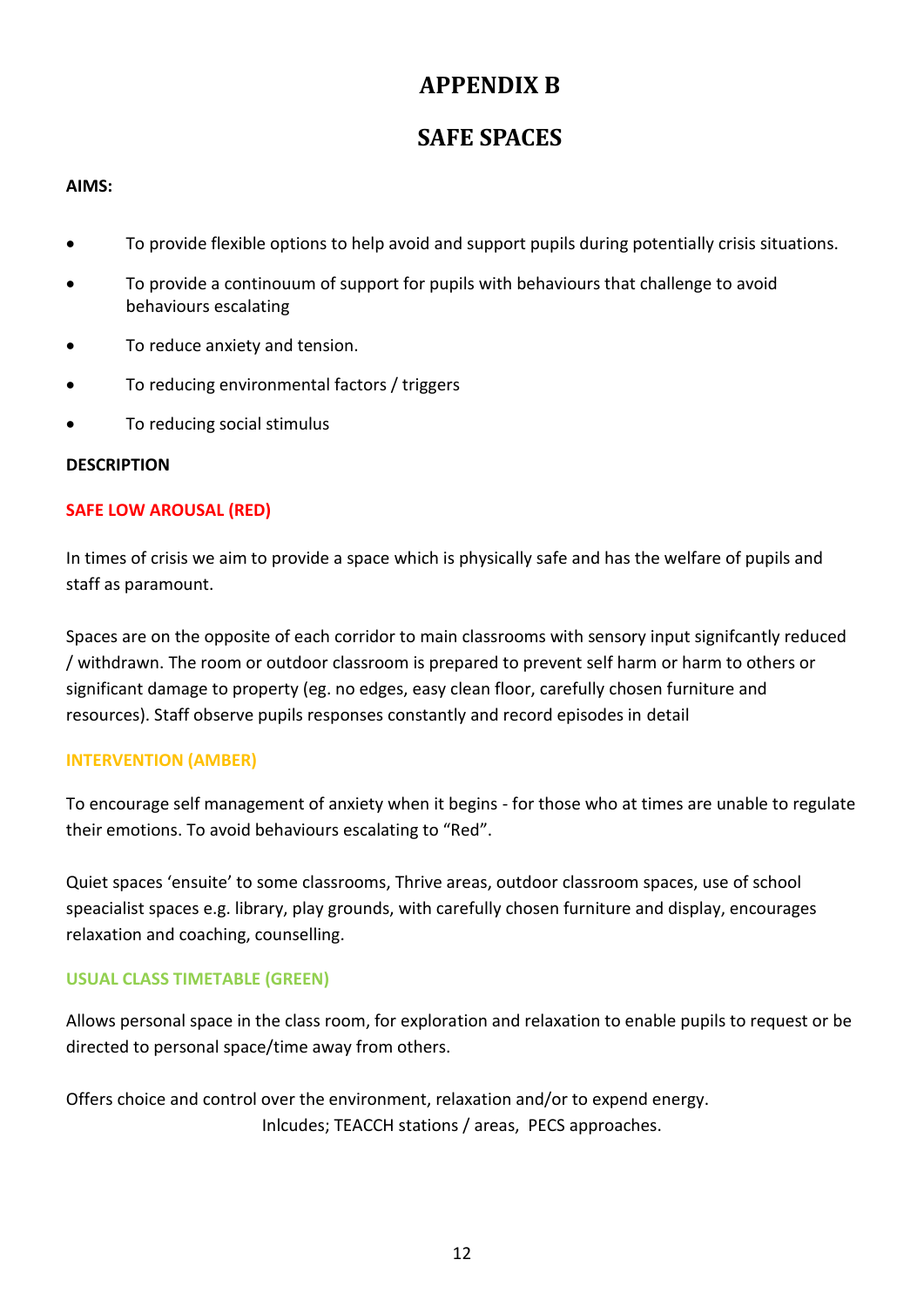### **USE OF SAFE SPACES**

### **DEFINITIONS OF SAFE SPACES**

### **'Timeout'**

Restricting positive reinforcement as part of a planned behaviour programme.

### **'Withdrawal'**

Removal from a situation but with observation and support until the pupil is ready to resume.

### **'Safe Space / Environment'**

- Soft walls and flooring
- Carefully selected furniture / resources
- Easy viewing for staff for observation purposes

### **WHEN TO USE THE SAFE SPACES (AMBER** AND **RED)**

- When a pupil chooses to use time-out or withdrawal as an option to manage their emotions or behaviour using visual systems or verbally
- When the child wishes to be in a totally quiet, distraction free place.
- When a pupil wants to lie down rather than sit when feeling upset / agitated.
- When it is the safer space option due to behaviours that risk injury to self, or others or threaten to seriously damage property (e.g. throwing or tipping over of furniture in other places
- When it is the safer option due to a high level of aggression/violence being displayed which may be a high risk of injury to self or others.

### **HOW TO USE SAFE SPACES**

If the safe space (amber or red) is to be used as a strategy for supporting and managing pupils who are distressed / agitated; the strategy must be included in the pupil's behaviour management plan as 'withdrawal' or 'time out'. Red spaces should only be used as specifically expressed in IBPs.

- Indicate why the time out is the most appropriate form of planned intervention.
- If a pupil opts to go there, any door will remain open, unless they close the door themselves and it has been discussed with SLT and parent/carers, and they will to be monitored from outside the room and given space. They can indicate when they are ready to return to their group.
- Observation can be by close visual monitoring or from an appropriate distance through listening to the pupil (this depends on the pupil's response, as close proximity for some children will cause the situation to escalate)
- If a pupil is aggressive / violent when they enter the safe space they will need to be monitored closely until they begin to calm. As soon as calming begins, the pupil should be given the option to leave the space and a risk assessment undertaken by staff as to whether they are ready to return to class or need a period away from others.
- If a pupil wishes to go to the safe space to lie or sit in order to calm down; they can choose whether any door remains open or closed, as close proximity of others can cause their feelings to escalate. They can be left to quiet, but must be monitored from a distance to ensure safety.
- If there is a significant risk that a pupil may leave the safe space and injure themselves or others, then their access may be restricted by staff and secured for a short period (as deemed necessary, reasonable and proportionate to the risk) while a dynamic risk assessment is undertaken. This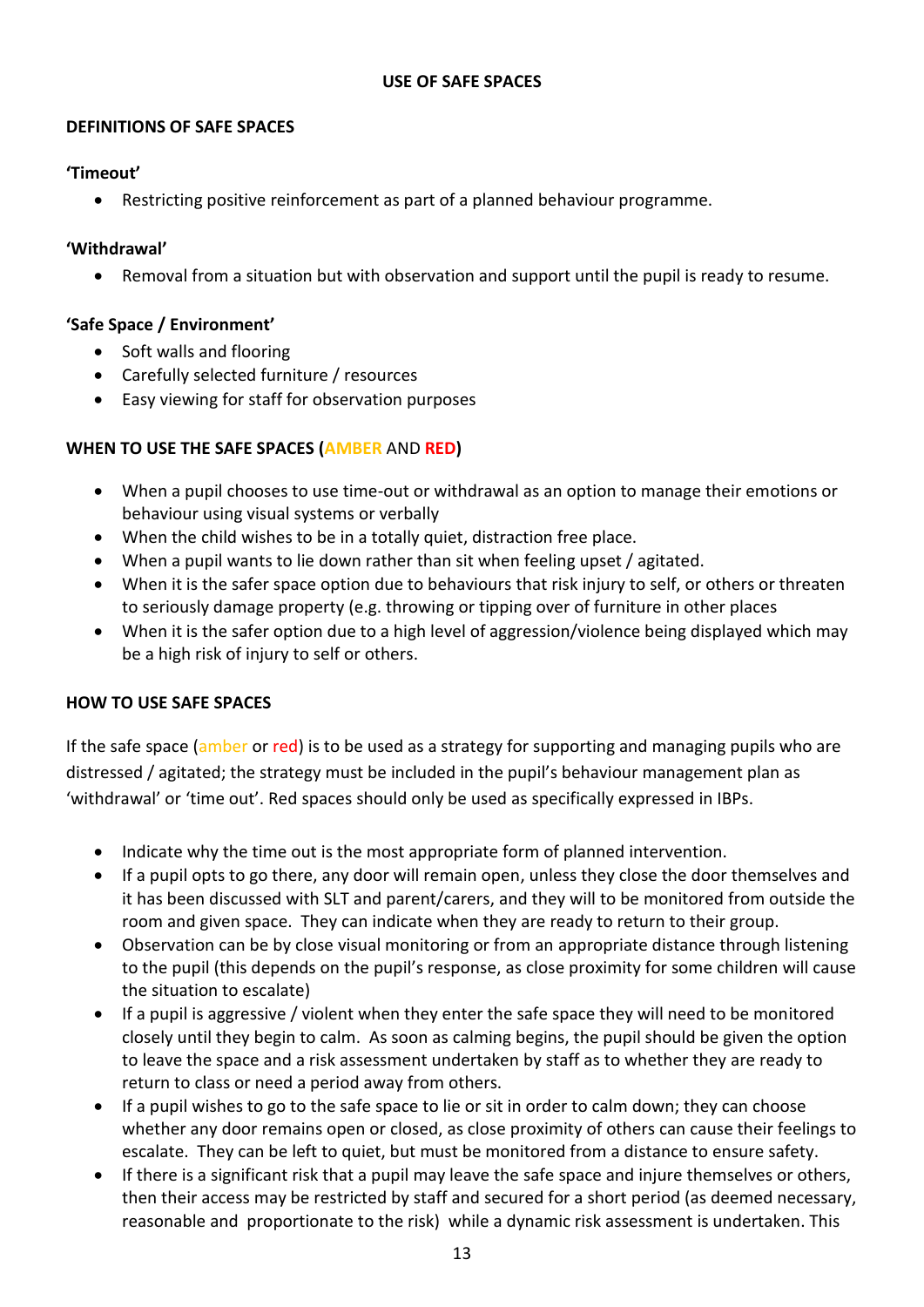should be for the minimum time required to ensure the safety of the pupil and others. Continual monitoring and assessment is essential and senior staff should be informed via the school alert system.

### **RECORDING AND REPORTING**

Whenever the safe space is used as the result of an incident, this incident must be recorded on the school electronic accidentbook system.

Parents will be informed of any incidents in accordance with their individual behaviour plans. Data relating to the frequency and the nature of incidents is regularly monitored by a designated member of the school's senior leadership team. Collection and evaluation of this data, on an individual pupil, groups of pupils and a whole school basis, is undertaken by the Headteacher to identify pupil's progress, patterns and themes. The conclusions of the data evaluation process are used by the senior leadership team to inform future planning.